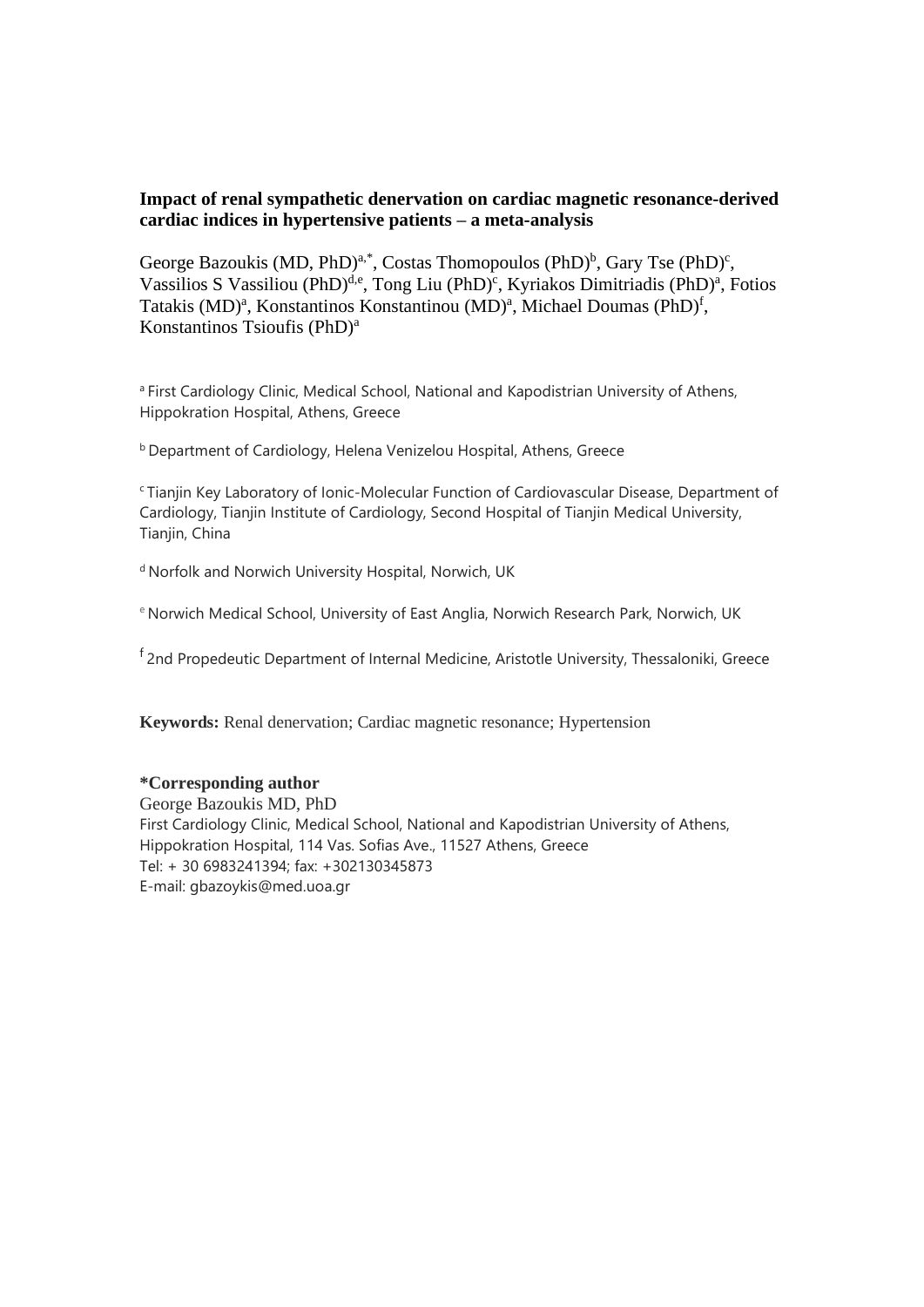### **Abstract**

**Background:** Renal sympathetic denervation (RDN) is a safe device-based option for the treatment of hypertension although current guidelines do not recommend its use in routine clinical practice. In this meta-analysis, we investigated the effects of RDN in cardiac magnetic resonance (CMR)-derived cardiac indices.

**Methods:** This meta-analysis was performed in accordance with the PRISMA statement. A comprehensive systematic search of MEDLINE database and Cochrane library through to January 2021 was performed. The inclusion criteria were studies that enrolled patients undergoing RDN in whom CMR data were provided for left ventricular end-diastolic volume indexed to body surface area (BSA) (LVEDVI), left ventricular end-systolic volume indexed (LVESVI), left ventricular mass indexed (LVMI), and left ventricular ejection fraction (LVEF) pre and post RDN. A random effects model was used for the analyses.

**Results:** Our search strategy revealed 9 studies that were finally included in the metaanalysis (n=300 patients, mean age: 60 years old, males: 59%). Compared to control group, RDN patients showed significantly lower values in the attained volumes (LVEDVI: -6.70 ml/m<sup>2</sup>, p=0.01; LVESVI: -3.63 ml/m<sup>2</sup>, p=0.006). Moreover, RDN group achieved a statistically significant higher attained LVEF (3.49%, *p*=0.01). A non-significant difference was found in the attained LVMI between RDN and control groups  $(-2.59 \text{ g/m}^2, \text{p=0.39})$ . Compared to pre-RDN values, RDN reduces significantly the LVMI, the LVEDVI, and the LVESVI while a non-significant change of LVEF was found.

**Conclusions:** In conclusion, the current study demonstrates the potential beneficial role of RDN in CMR-derived cardiac indices that reflect adverse remodeling. However, large, randomized studies are needed to elucidate the role of RDN in cardiac remodeling in hypertension, heart failure, and other clinical settings.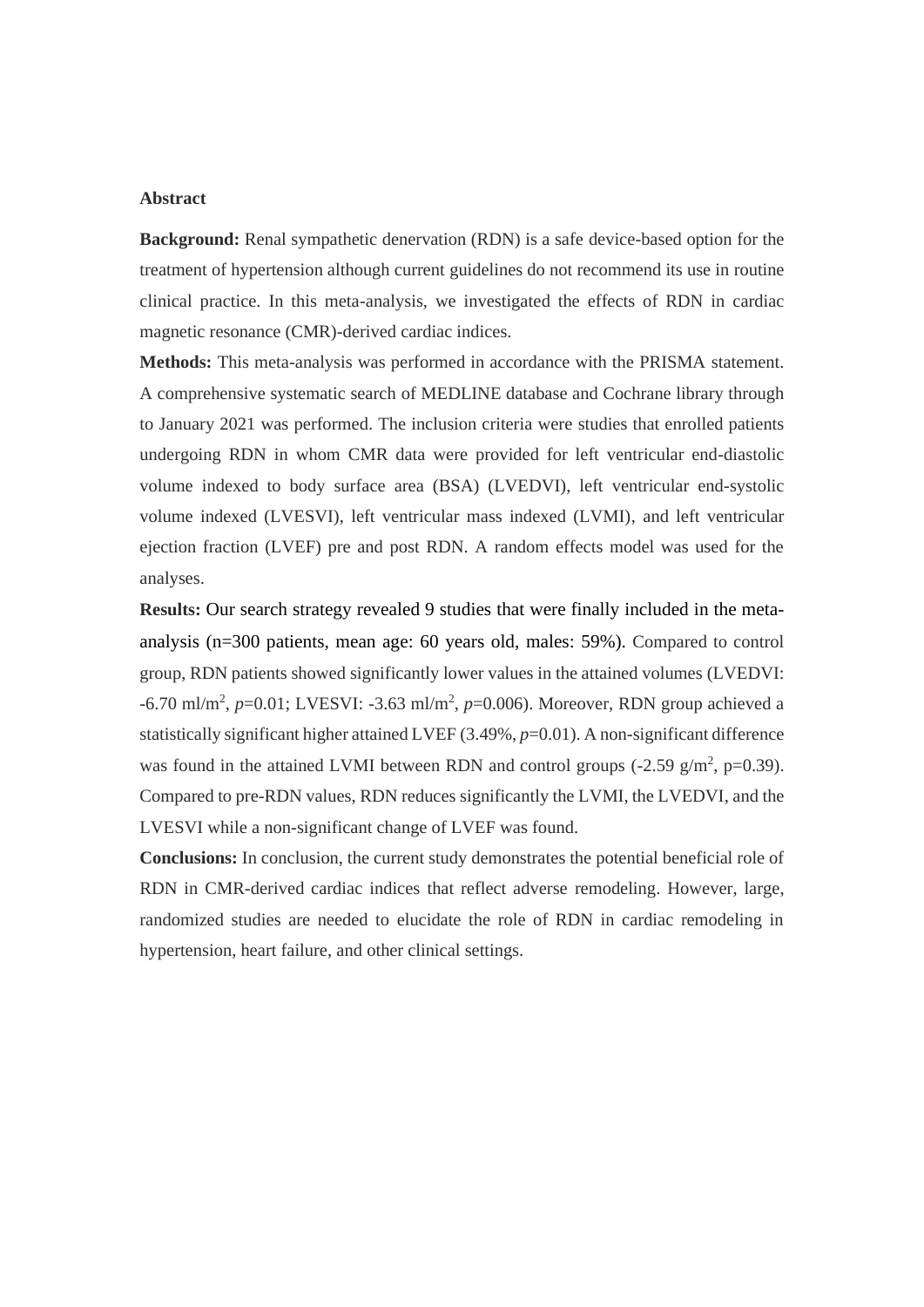# **Introduction**

Elevated blood pressure (BP) is a leading contributor to premature death, accounting for almost 10 million deaths in 2015 [1]. In most cases, antihypertensive medications are effective in controlling hypertension [2]. Although various device-based therapies have emerged in cases of hypertension, their routine use in clinical practice is not recommended until further evidence regarding the efficacy becomes available [3]. Renal sympathetic denervation (RDN) is a safe device-based option for the treatment of hypertension with conflicting results regarding the BP lowering effects [4-9]. Beyond hypertension, decrease in sympathetic activity associated with RDN, may influence different clinical settings. For example, RDN has been found to have a beneficial role in atrial and ventricular arrhythmias [10-13]. Furthermore, the role of RDN in other clinical scenaria (obstructive sleep apnea, myocardial ischemia, heart failure, and chronic kidney disease) has also been studied [14]. Experimental models have demonstrated the beneficial role of RDN to the improvement of cardiac remodeling following myocardial infarction [15, 16]. In addition, RDN has been reported to attenuate left ventricular hypertrophy in hypertensive rats by suppressing the Raf/MEK/ERK signaling pathway [17].

In patients with resistant hypertension, RDN can improve left ventricular hypertrophy while this improvement can be partially explained by the direct effect of altered sympathetic activity [18, 19]. Cardiac magnetic resonance (CMR) data are less prone to measurement errors compared to echocardiographic data [20, 21]. This meta-analysis aims to summarize the data regarding the impact of RDN in CMR-derived cardiac indices in hypertensive patients.

# **Methods**

This meta-analysis was performed in accordance with the Preferred Reporting Items for Systematic Reviews and Meta-Analyses (PRISMA) statement [22].

## **Search strategy**

Two independent investigators (G.B. & G.T.) performed a comprehensive systematic search in MedLine database and Cochrane library through to January 2021 without any limitations. Furthermore, the reference lists of the relevant research studies as well as the relevant review studies and meta-analyses were manually searched. The keywords that were used to retrieve all relevant studies were: "cardiac magnetic resonance",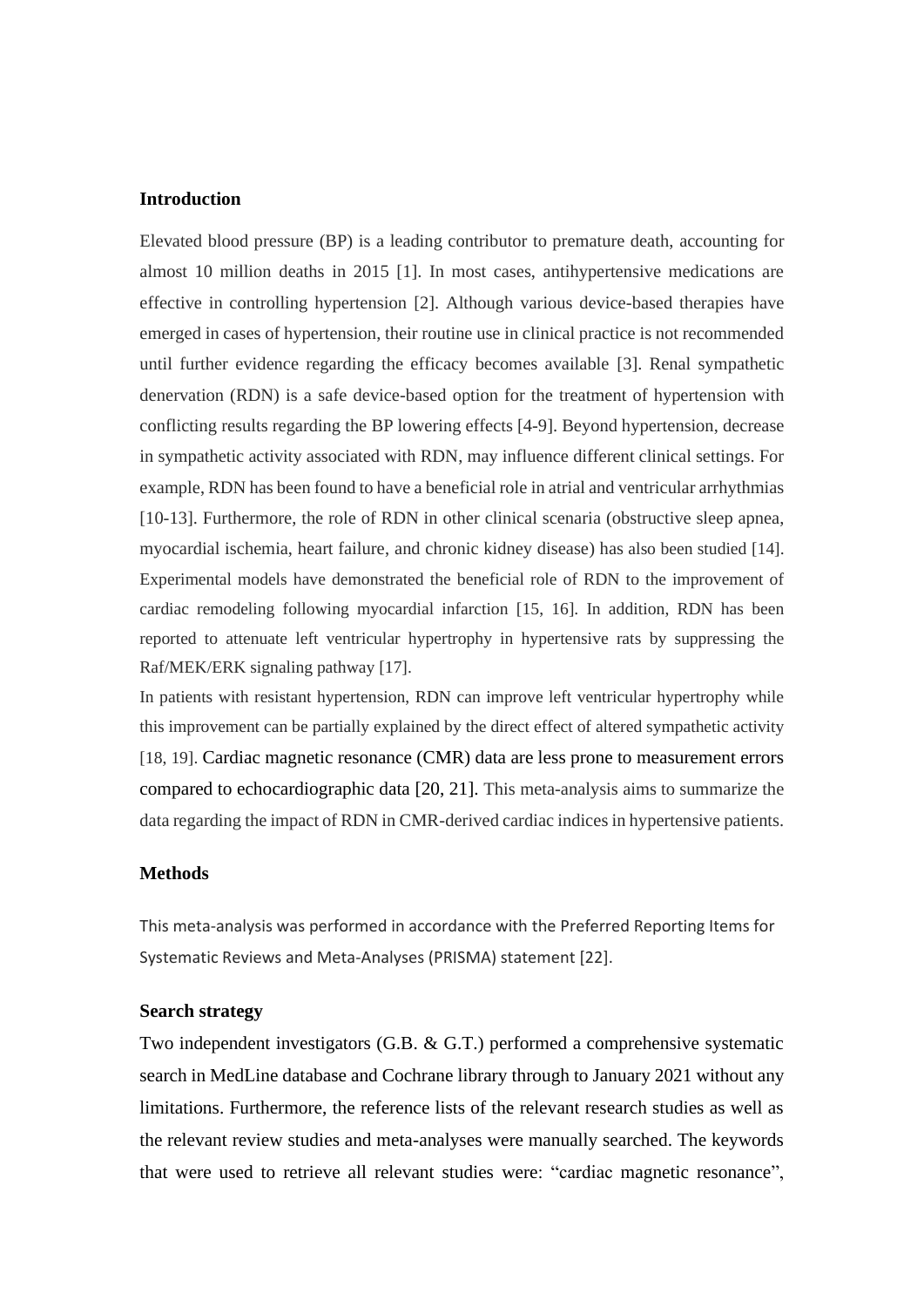"cardiovascular magnetic resonance", "CMR", "renal denervation". We first screened the titles and abstracts of each study and in case of considering a study as relevant then we went through the full text. Disagreements were resolved by a third investigator (C.T.)

## **Eligibility criteria**

We included studies that enrolled patients who underwent RDN and CMR data [mean] values  $\pm$  standard deviation (SD)] were provided for left ventricular end-diastolic volume indexed to body surface area (BSA) (LVEDVI), left ventricular end-systolic volume indexed (LVESVI), left ventricular mass indexed (LVMI), left ventricular ejection fraction (LVEF) pre and post RDN. We excluded studies written in a language other than English, case reports, reviews, studies that provided only echocardiographic data for the outcomes of interest, studies about surgical denervation, and studies not providing indexed values. In case of duplicate cohorts, we kept the study with the longest follow-up and if it was similar, the cohort with the greater sample size.

### **Data collection process**

The following data were extracted for each included study: First author, journal of publication, year of publication, study design (randomized controlled trialsprospective-retrospective), duration of follow-up, number of patients, gender, age, mean ± SD of systolic/diastolic blood pressure (SBP/DBP) (office or 24-h ambulatory blood pressure monitoring, ABPM) as well as the mean  $\pm$  SD of the following CMR data: LVEDVI, LVESVI, LVMI, LVEF pre and post RDN. Furthermore, in case of randomized trials, we extracted the outcomes of interest for both the RDN and control groups. The data extraction was performed by two independent investigators (G.B. & G.T.).

#### **Synthesis of results**

Data analysis was performed by using the Review Manager software (RevMan), version 5.3. We performed separate analyses for SBP/DBP (office or 24-h ABPM) changes following RDN. Furthermore, we performed an analysis regarding attained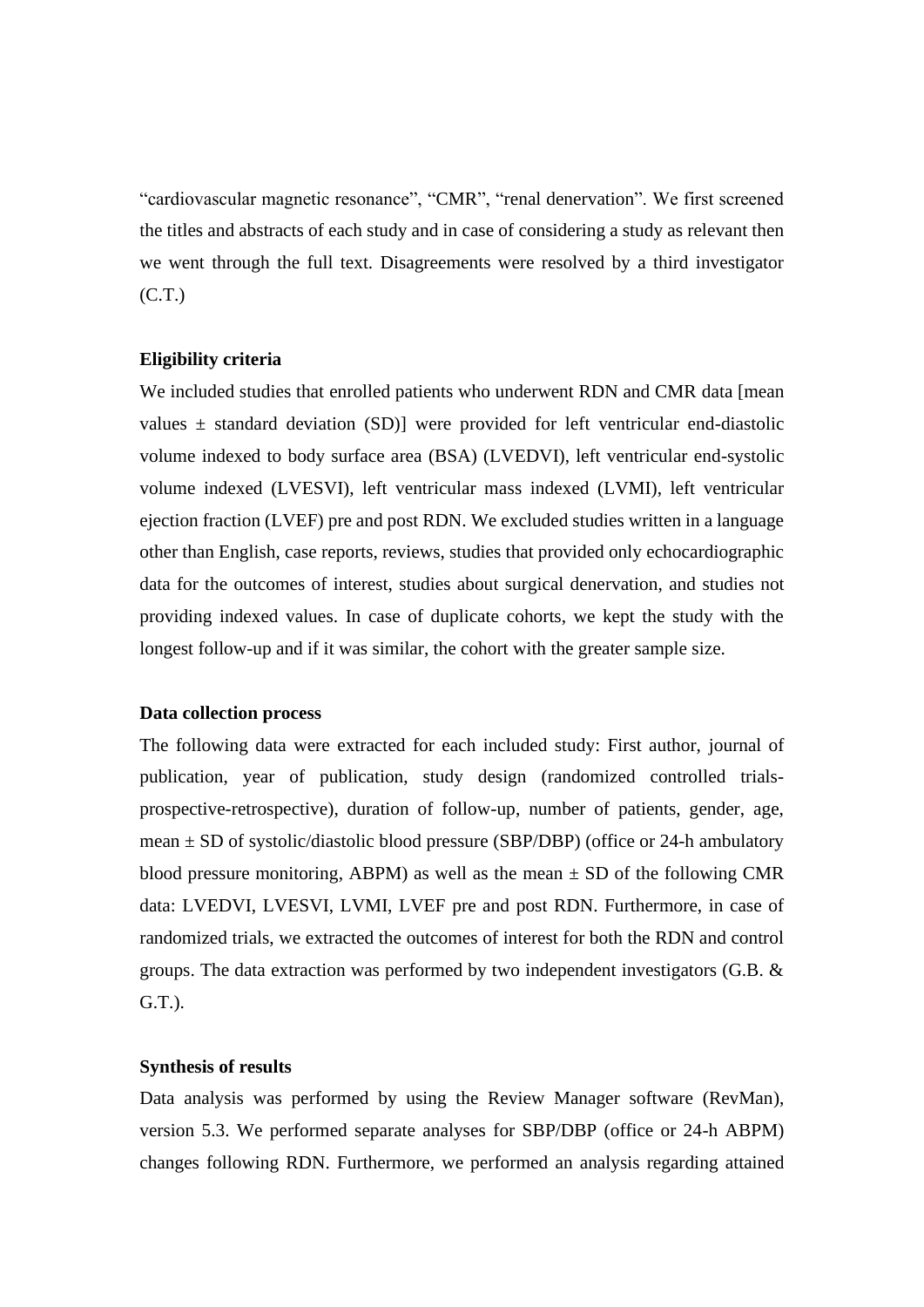post RDN LVEDVI, LVESVI, LVEF, LVMI difference between RDN and control groups. Continuous outcome variables were pooled as mean difference with 95% confidence intervals (CI). The proportion of heterogeneity across studies not explained by chance was assessed by the I-squared index. A random effects model was used for the analyses. A *p*-value of less than 0.05 (two-tailed) was considered statistically significant.

#### **Risk of bias across studies**

The Newcastle–Ottawa Quality Assessment Scale (NOS) was used for quality assessment of the observational studies [23] and Cochrane collaboration's tool for assessing risk of bias in randomized trials [24]. Funnel plots were constructed using RevMan software to assess publication bias. The leave-one-out method was used in case of high heterogeneity.

#### **Results**

### **Studies and patients – quality assessment**

The search strategy identified 42 possible relevant studies (Fig. 1). Of those, 19 studies were excluded at the title/abstract level while 14 studies were excluded at the full-text level. As a result, 9 studies (n= 300 patients, mean age: 60 years old, males: 59%) [25- 36] were included for further analysis (Table 1). Regarding the quality assessment, of the eight cohort studies included, two were rated as high quality (9 stars in the NOS bias assessment) while the remaining studies were rated with 6 stars due to the lack of non-exposed cohort. The included randomized controlled trial was rated as low risk in all assessed domains while the other one was classified as high risk regarding the performance bias due to the open label design of the study. More details are provided in the supplementary material.

# **Synthesis of results**

### **Effects of RDN on LV indices in sham-operated trials**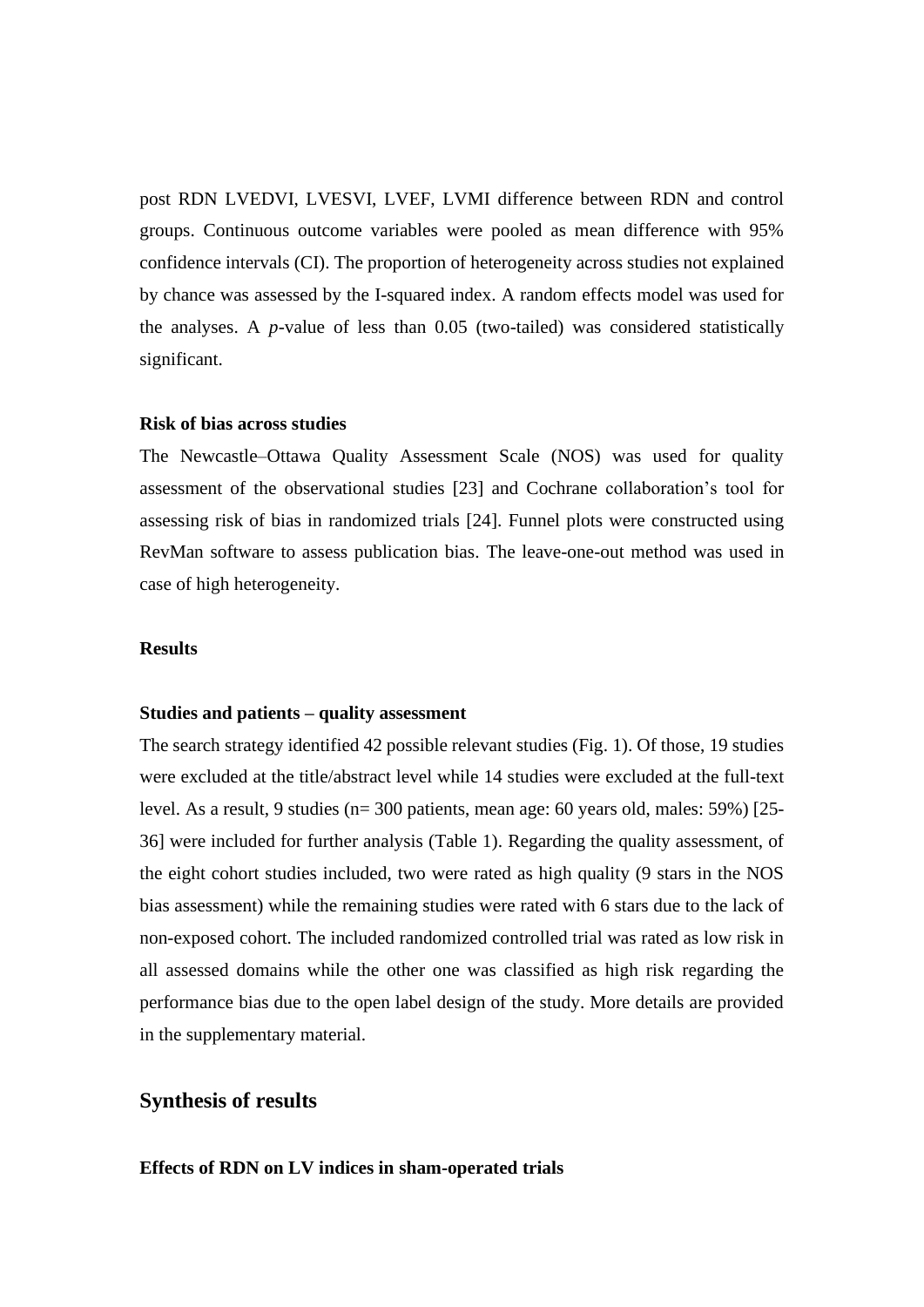# *Left ventricular mass indexed to BSA*

Four studies [27, 28, 34, 36] provided comparative data for at least one of the outcomes of interest between RDN and control groups. Our analysis showed no significant difference in the attained LVMI between RDN and control groups [3 studies: -2.59  $g/m^2$ (-8.51, 3.34), I<sup>2</sup> 34%, *p*=0.39] (Fig. 2).

### *Left ventricular volumes indexed to BSA*

Regarding left ventricular volumes, significantly lower values in the attained volumes in the RDN group were found [LVEDVI: 2 studies,  $-6.70$  ml/m<sup>2</sup> ( $-11.87, -1.53$ ),  $I^2$  0%, *p*=0.01 (Fig. 3); LVESVI: 2 studies, -3.63 ml/m<sup>2</sup> (-6.22, -1.05), I<sup>2</sup> 0%, *p*=0.006] (Fig. 4).

## *Left ventricular ejection fraction*

The quantitative synthesis of studies provided data about the LVEF outcome showed that RDN group achieved a statistically significant higher attained LVEF [2 studies, 3.49 % (0.76, 6.22), I<sup>2</sup> 0%, *p*=0.01] (Fig. 5).

## **Effects of RDN on LV indices (uncontrolled data)**

Our analysis showed that RDN reduces significantly the LVMI [8 studies,  $-4.15$  g/m<sup>2</sup> (-6.80, -1.49),  $I^2$  0%,  $p=0.002$ ] (Online Fig. 1), LVEDVI [6 studies, -3.47 ml/m<sup>2</sup> (-6.17, -0.77), I<sup>2</sup> 0%, p=0.01] (Online Fig. 2) and LVESVI [6 studies, -3.04 ml/m<sup>2</sup> (-4.48, -1.60),  $I^2$  0%,  $p$ <0.001] (Online Fig. 3). By contrast, no significant change of LVEF was observed following RDN [7 studies, 1.27 % (-0.66, 3.20), I<sup>2</sup> 20%, p=0.20] (Online Fig. 4).

## **Sensitivity analysis**

We performed a sensitivity analysis by including only studies that enrolled resistant hypertension patients. As a result, we removed Patel et al. [36]. which included heart failure with preserved ejection fraction patients and Kiuchi et al. [34], which included patients with premature ventricular complexes. Regarding the effects of RDN on LV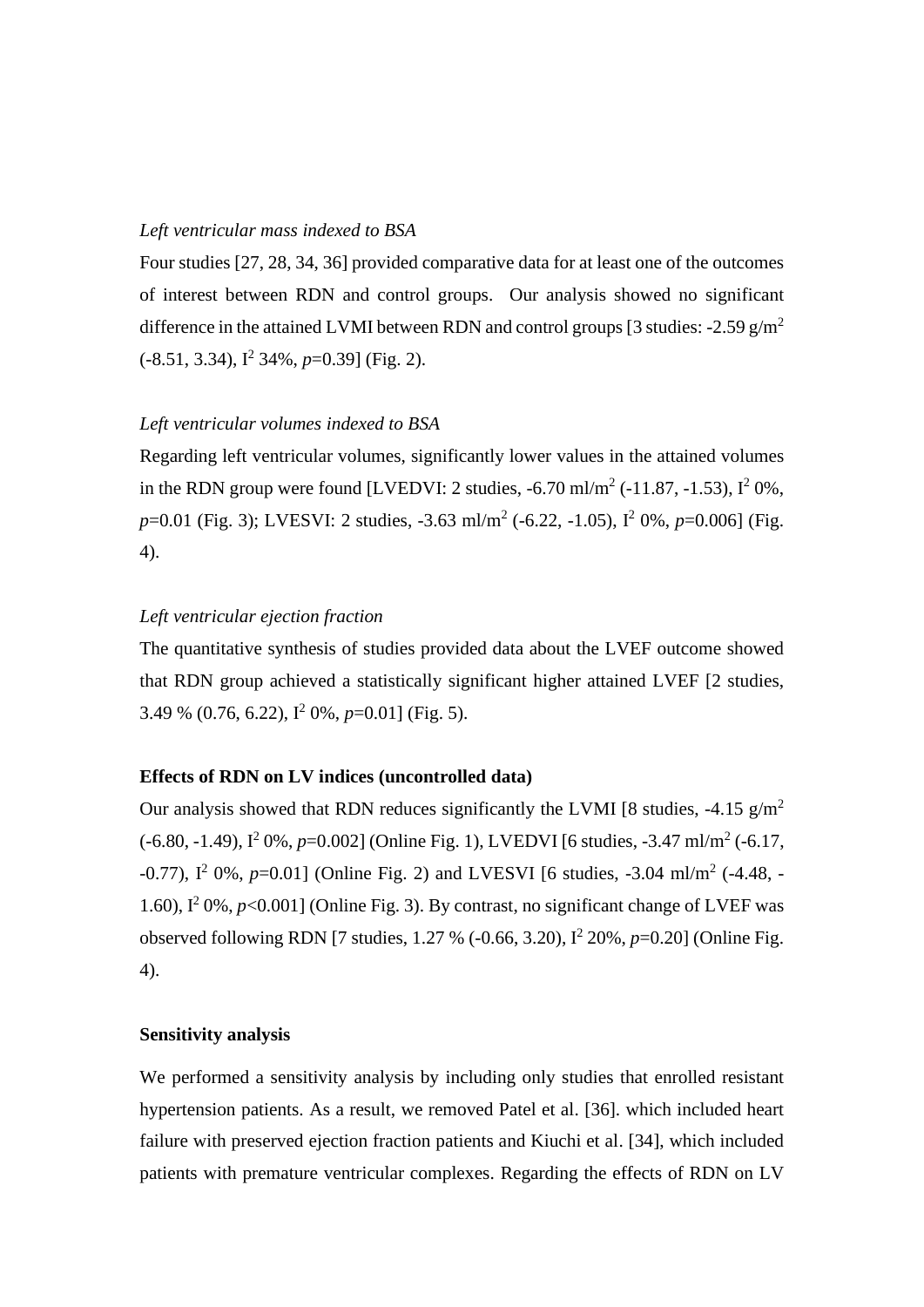indices in controlled trials, a quantitative synthesis for the attained values could not be performed due to insufficient data. On the other hand, comparing to baseline, RDN led to a significant reduction regarding the LVMI [6 studies, -4.39 g/m<sup>2</sup> (-7.84, -0.94),  $I^2$ 0%, *p*=0.01], whilst no significant change was observed for LVEDVI [5 studies, -1.65 ml/m<sup>2</sup> (-6.29, 3.00),  $I^2$  0%,  $p=0.49$ ], LVESVI [5 studies, -2.80 ml/m<sup>2</sup> (-5.97, 0.38),  $I^2$ 0%, *p*=0.08] and LVEF [6 studies, 0.76 % (-1.44, 2.96),  $I^2$  18%, *p*=0.5].

#### **Secondary analyses - Effects of RDN in office and 24-h SBP and DBP**

Finally, we analyzed the impact of RDN on office and 24-h SBP and DBP as depicted in the included studies. All studies that provided office BP data enrolled resistant hypertension patients. We found that both office SBP and DBP were significantly reduced following RDN [SBP: 5 studies,  $-23.86$  mmHg  $(-32.75, -14.96)$ ,  $I^2$  63%, *p*<0.001 (Online Fig. 5); DBP: 5 studies, -9.78 mmHg (-16.13, -3.43),  $I^2$  72%, *p*=0.003] (Online Fig. 6). A sensitivity analysis was performed to evaluate the heterogeneity in the office SBP/DBP outcome. Regarding office SBP outcome, Tahir et al. [32], had a significant impact on heterogeneity. This finding could be attributed to the fact that this study provided 12-month follow-up data while the remaining studies provided 6-month follow-up data. On the other hand, regarding the office DBP outcome, Palionis et al. [29], had a significant impact on the observed heterogeneity while no heterogeneity was observed by removing both Palionis et al. [29] and Tahir et al. [32] studies (data with 12-month follow-up).

By contrast, three studies provided data in useful format about the impact of RDN in 24-h ABPM. Specifically, we found a small but statistically significant reduction of 24 h SBP [3 studies, -3.20 mmHg (-6.04, -0.35), I<sup>2</sup> 0%, *p*=0.03] (Online Fig. 7) but no significant change of 24-h DBP [3 studies,  $-1.53$  mmHg  $(-3.66, 0.61)$ ,  $I^2$  4%,  $p=0.16$ ] (Online Fig. 8). By excluding Kiuchi et al. [34] that included non-resistant hypertension patients (patients with premature ventricular contractions) a non-significant reduction of 24-h SBP following RDN was found while 24-h DBP remained non-significant.

### **Publication bias**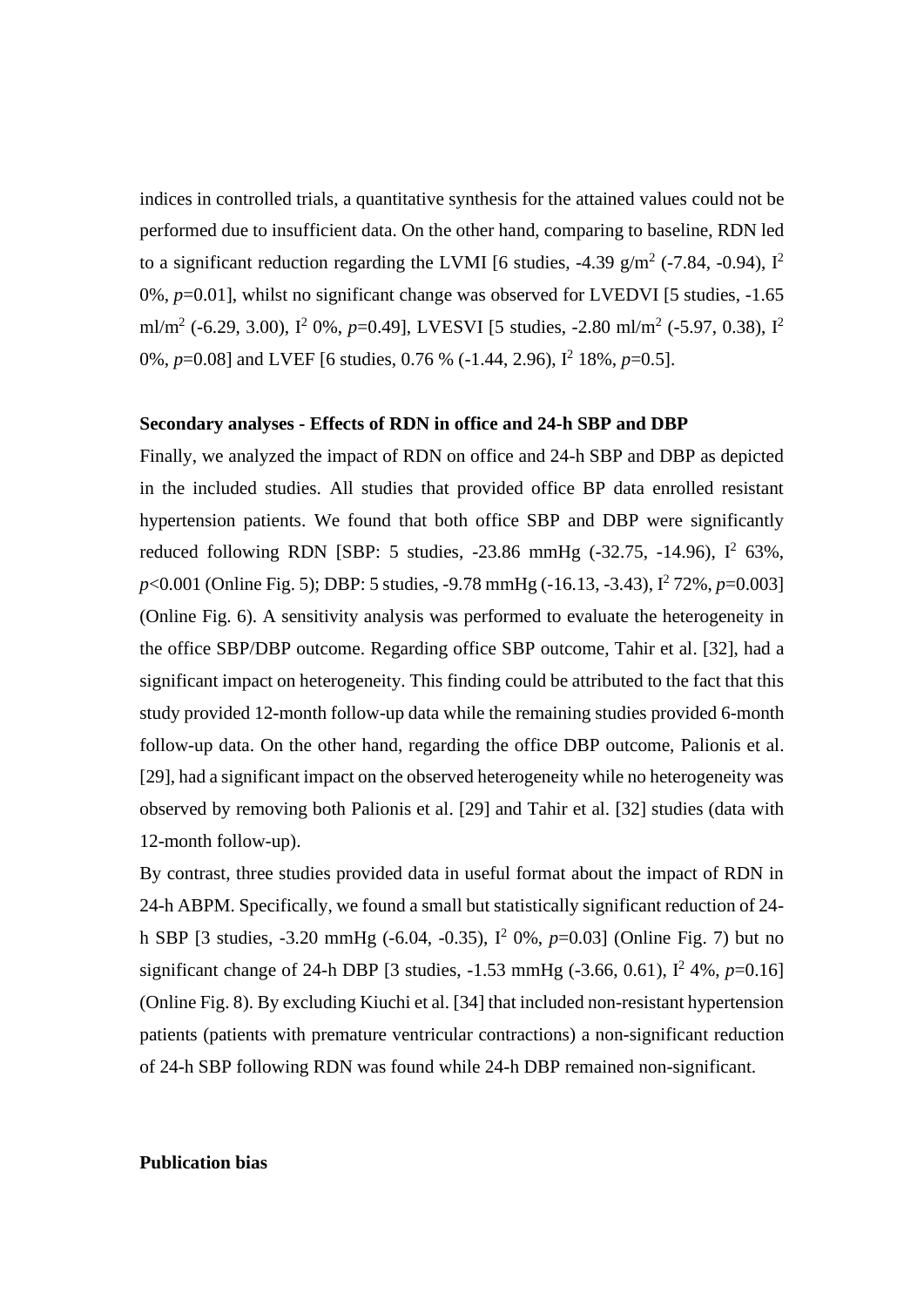Funnel plots revealed no significant publication bias for all the mentioned analyses.

# **Discussion**

The main findings of this meta-analysis are the following:

- a) Compared to control group, RDN patients showed smaller attained volumes in the follow-up. However, no significant difference was found between the two groups regarding the LVMI outcome;
- b) The RDN group showed significantly greater attained LVEF in the follow-up compared to the control group;
- c) Compared to pre-RDN values, RDN significantly reduced LVMI, LVEDVI, and LVESVI but no significant change in LVEF was observed;
- d) RDN was found to significantly reduce both office SBP/ DBP and 24-h SBP but no change in 24-h DBP was revealed;
- e) By including only resistant hypertension patients, compared to the pre-RDN values, RDN showed a significant reduction of LVMI but no change in LVEF, LVEDVI, and LVESVI.

The role of RDN is not limited to the BP-lowering effects. RDN has also been found to significantly reduce cardiac sympathetic activity demonstrating a direct impact to the heart independently of the BP effect [37]. This is consistent with the pathophysiologic basis for the observed pleiotropic effects of RDN and its role in cardiovascular remodeling, arrhythmogenesis, and heart failure [38-41]. Our study confirms the role of RDN in the regression of the measured cardiac indices as depicted from CMR data. Although our analysis showed a significant reduction of both SBP/ DBP following RDN, we cannot conclude that this is the only mechanism for the observed outcomes. Indeed, a non-significant association between the regression of echocardiographic derived LVMI and BP reduction was found in a previous meta-analysis [42]. In our meta-analysis, we included studies which provided CMR data that are less prone to measurement errors compared to echocardiographic data [20, 21]. However, a previous meta-analysis showed a regression of echocardiographic calculated LVMI as well as an improvement of E/Em but not in E/A following RDN in the estimation of diastolic function [43]. In the same study, a statistically significant regression of the indexed left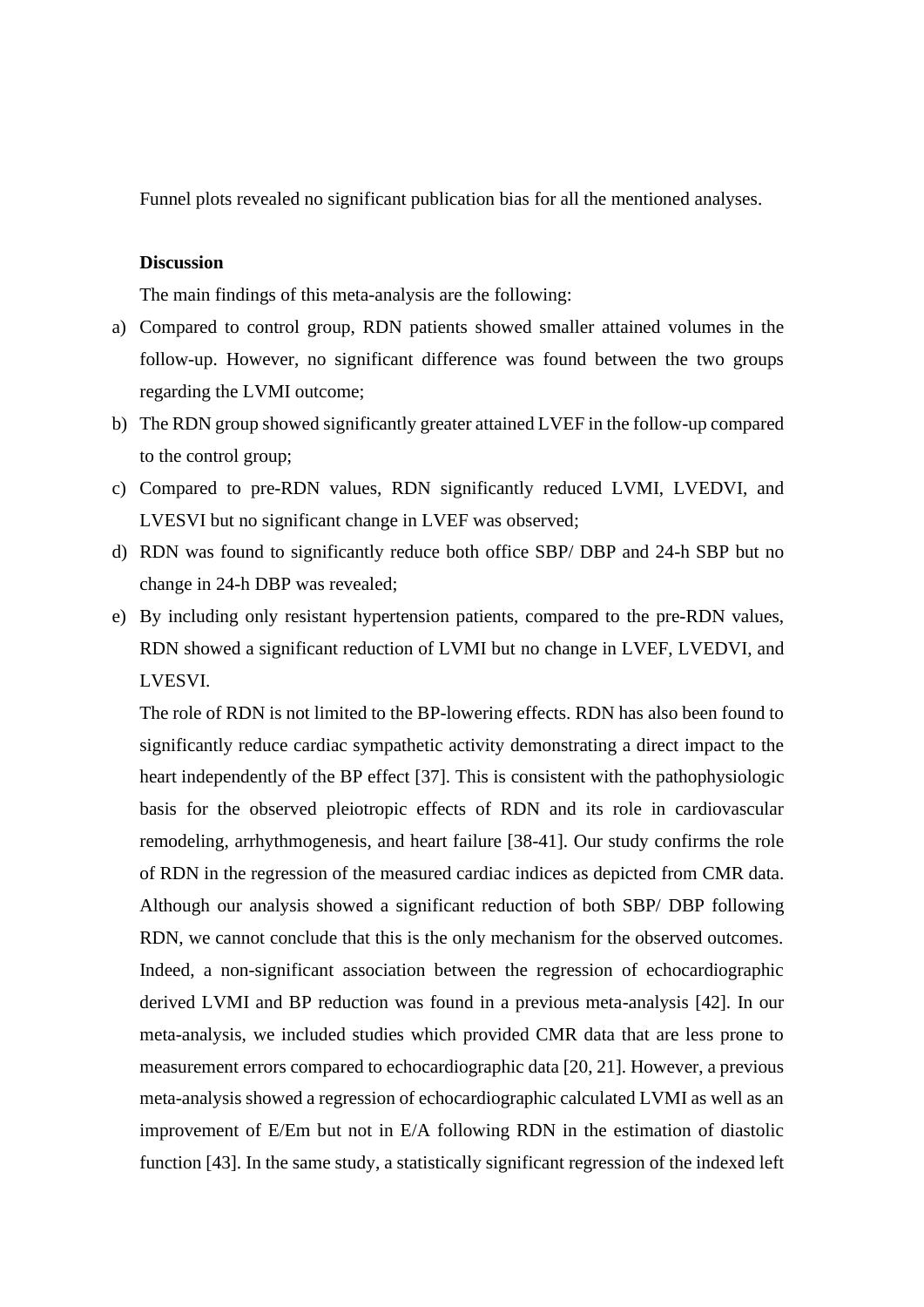atrial volume (LAVI) was found in the quantitative synthesis of studies provided 6 month follow-up data [43]. In addition, in another meta-analysis, a significant reduction of echocardiographic measured LAVI was reported but CMR data did not show a significant reduction in LA area [42]. A significant regression of both echocardiographic and CMR-derived LVMI was also reported [42]. The CMR reference ranges for LV volumes in Caucasians are: LVEDVI: 60-110 ml/m<sup>2</sup> for men and 54-94 ml/m<sup>2</sup> for women while for LVESVI: 21-49 ml/m<sup>2</sup> for men and 19-40 ml/m<sup>2</sup> for women. Regarding LVMI the CMR reference range is 35-70  $g/m^2$  for men and 29-55  $g/m^2$  for women [44]. The LV mass can be calculated by multiplying the myocardial volume obtained by the myocardial density of 1.05 g/ml [45].

In our meta-analysis, we were unable to perform a quantitative synthesis for LAVI due to lack of sufficient CMR data. However, Delacroix et al. reported a nonsignificant change in CMR derived LAVI following RDN procedure [25]. Regarding the LVEF outcome, we did not find a statistically significant increase. However, all included studies that provided LVEF CMR-derived data, had a preserved LVEF at baseline. RDN has been found to significantly increase the LVEF in heart failure patients with reduced ejection fraction [39], although further data are required to delineate the specific role of RDN.

Except for the aforementioned outcomes, CMR studies have also demonstrated the role of RDN in other major outcomes. RDN has been reported to improve aortic distensibility as well as myocardial perfusion reserve index [25, 37]. The beneficial role of RDN in aortic distensibility has been found to be more pronounced in younger patients and in responders to RDN [31]. Furthermore, a decrease of arterial markers (carotid-femoral pulse wave velocity and the augmentation index) and a significant decrease of CMR retrograde flow volume in the ascending aorta has also been reported [29].

By contrast, RDN seems to improve interstitial myocardial fibrosis. Specifically, a significant decrease of extracellular volume (ECV) following RDN has been reported [25]. The beneficial role of RDN in absolute ECV reduction has also been demonstrated in a prospective study while a nonsignificant increase was observed in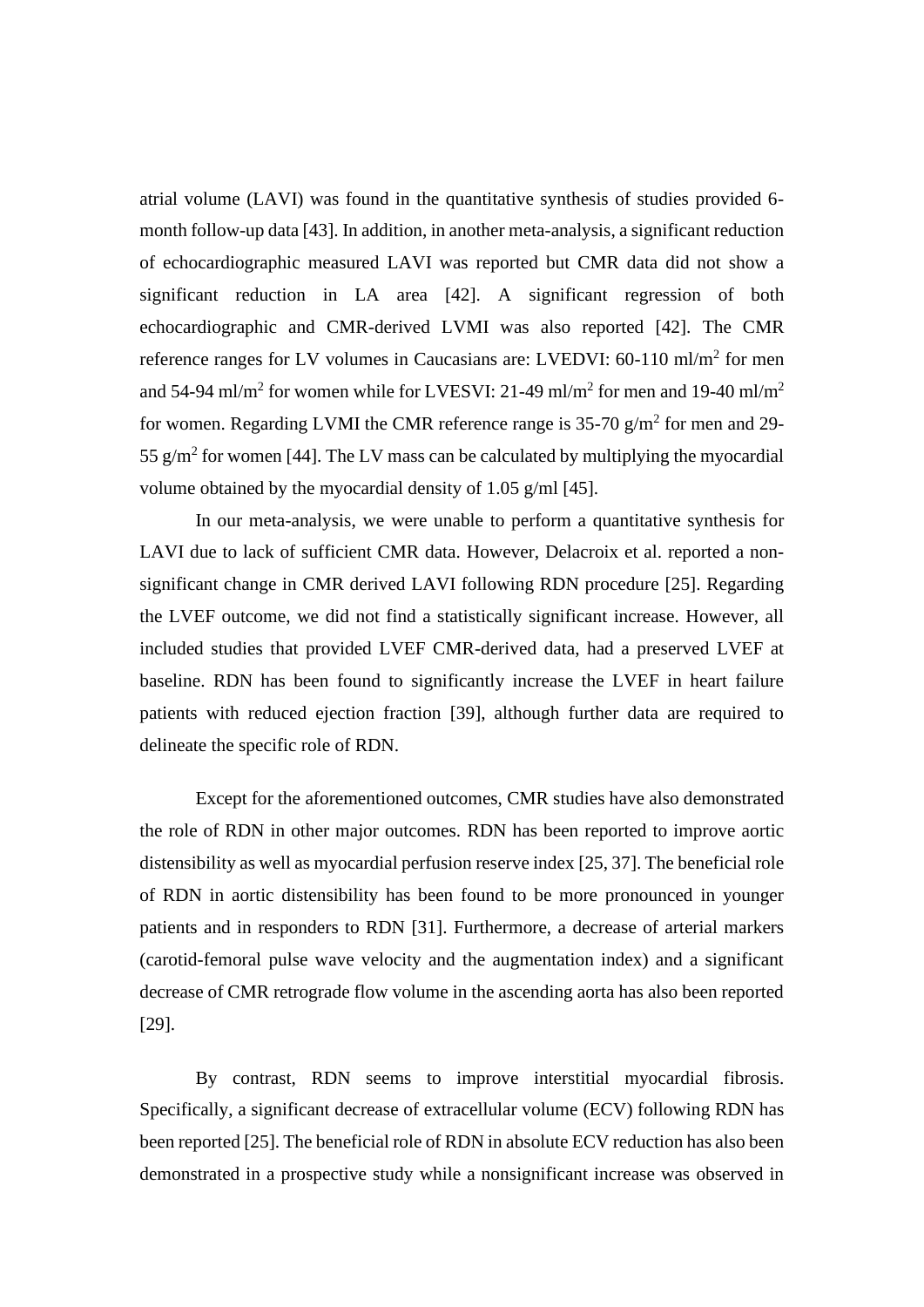the control group [26]. The importance of these findings can be attributed to the fact that the regression in LVMI cannot be explained only in terms of reversion of myocyte hypertrophy but additionally to a reduction in myocardial interstitial fibrosis. McLellan et al. reported a significant reduction of diffuse ventricular fibrosis as depicted by T1 partition-coefficient following RDN while another interesting finding was the improvement of atrial conduction properties [35]. Finally, the CMR-based hemodynamic effects following RDN have also been studied. Although there are not enough data, a significant reduction in stroke volume index has been reported following RDN while cardiac index and stroke work index tended to be reduced [27]. The reduction in stroke work index can be interpreted as a sign of beneficial remodeling and has been associated with a reduced myocardial oxygen consumption [27, 46].

## **Limitations**

A major limitation of this meta-analysis is the inclusion of observational studies and the small number of studies that were included in the analysis. Although all observational studies had a prospective study design, most of them did not include a control group to estimate the comparative impact of RDN on the measured outcomes. Our findings show that there is a non-significant difference in the attained LVMI values between RDN and control groups but the analysis including only RDN patients revealed a significant decrease of LVMI from baseline following RDN. As a result, we cannot extract a safe conclusion regarding the impact of RDN on LVMI because uncontrolled data analysis has several limitations. In addition, we refrained from considering differences from baseline (for both RDN and control groups), because this type of approach introduces two types of outcome (measurement) bias. First, the initial (baseline) levels of each indexed measure (e.g. LVMI) were not identical between the two arms in each separate study and second because differences from baseline are related to the Wilder's principle [47]. A subgroup analysis based on the follow-up duration or other binary variables could not be performed due to the small number of the included studies. Similarly, a meta-regression analysis to estimate the impact of attained SBP/ DBP or other continuous variables-modifiers on the measured outcomes could not be performed. A comparative analysis regarding the impact of RDN on SBP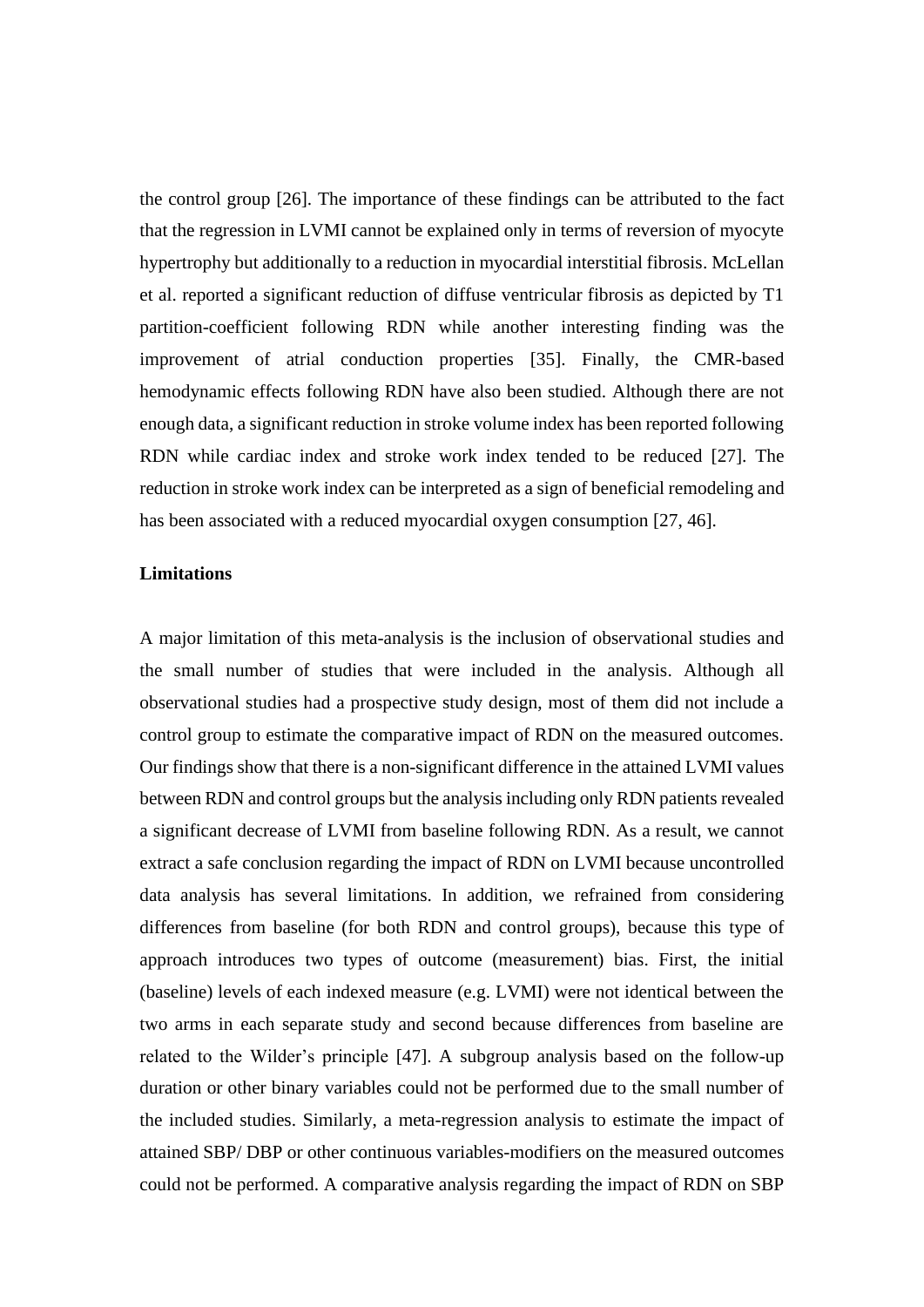and DBP between RDN and control groups could not be performed due to the small number of studies and the provided data in either office or ABPM. Finally, a quantitative synthesis regarding the impact of RDN on stroke volume index, cardiac index and stroke work index cannot be performed due to lack of enough data.

# **Conclusions**

The current study demonstrates the potential beneficial role of RDN on CMR-derived LV mass and volumes. However, large, randomized studies are needed to elucidate and contextualize the role of RDN in cardiac remodeling in other clinical settings including resistant hypertension and heart failure.

### **Acknowledgments**

None

#### **Funding**

Not received

### **Disclosures**

The authors declare no conflicts of interest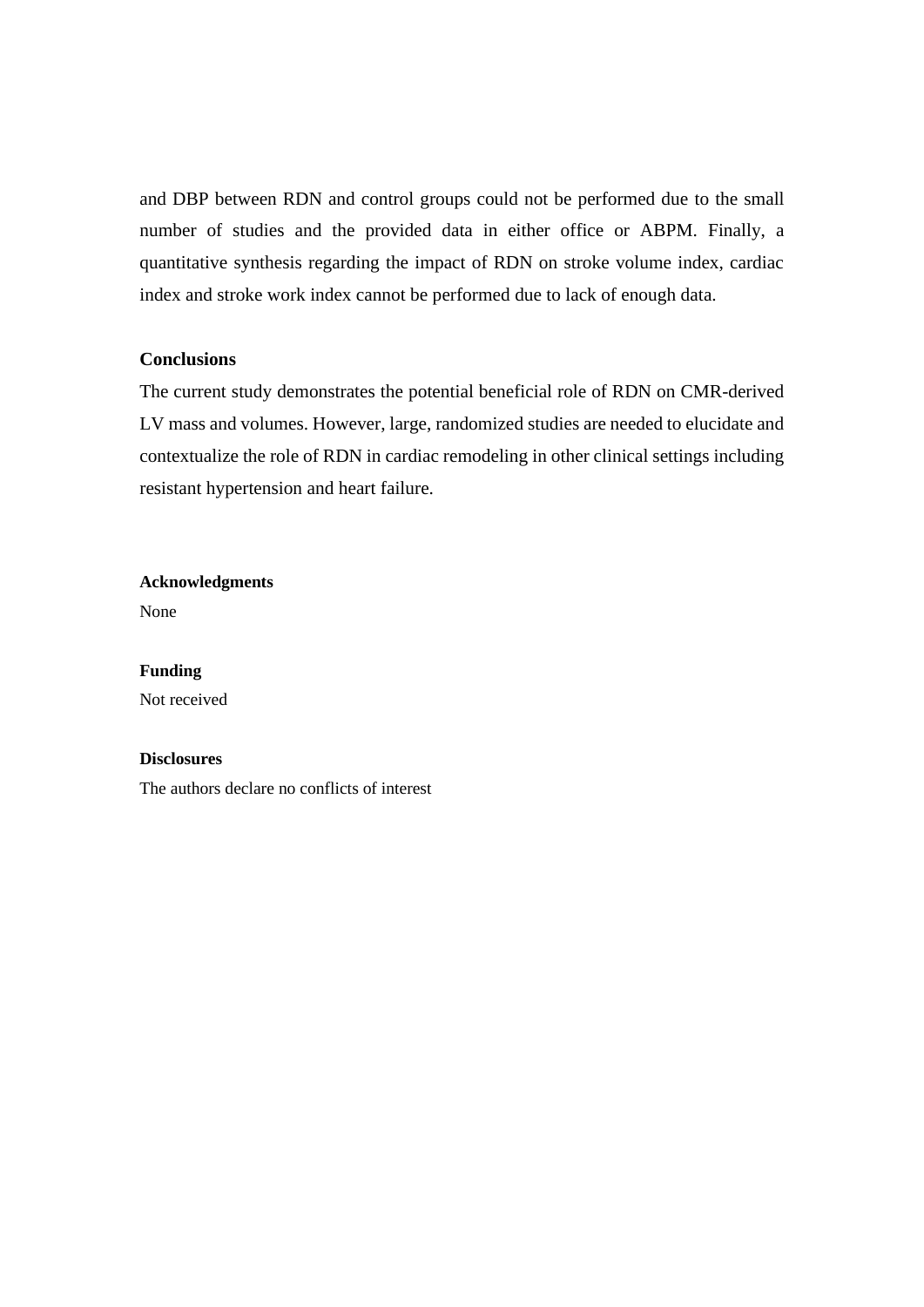# **References**

[1] Forouzanfar MH, Liu P, Roth GA, Ng M, Biryukov S, Marczak L, et al. Global burden of hypertension and systolic blood pressure of at least 110 to 115 mm Hg, 1990-2015. JAMA 2017;317:165-82.

[2] Wu J, Kraja AT, Oberman A, Lewis CE, Ellison RC, Arnett DK, et al. A summary of the effects of antihypertensive medications on measured blood pressure. Am J Hypertens 2005;18:935-42.

[3] Williams B, Mancia G, Spiering W, Agabiti Rosei E, Azizi M, Burnier M, et al. 2018 ESC/ESH Guidelines for the management of arterial hypertension. Eur Heart J 2018;39:3021-104.

[4] Bohm M, Mahfoud F, Ukena C, Hoppe UC, Narkiewicz K, Negoita M, et al. First report of the Global SYMPLICITY Registry on the effect of renal artery denervation in patients with uncontrolled hypertension. Hypertension 2015;65:766-74.

[5] Krum H, Schlaich MP, Sobotka PA, Bohm M, Mahfoud F, Rocha-Singh K, et al. Percutaneous renal denervation in patients with treatment-resistant hypertension: final 3-year report of the Symplicity HTN-1 study. Lancet 2014;383:622-9.

[6] Townsend RR, Mahfoud F, Kandzari DE, Kario K, Pocock S, Weber MA, et al. Catheter-based renal denervation in patients with uncontrolled hypertension in the absence of antihypertensive medications (SPYRAL HTN-OFF MED): a randomised, sham-controlled, proof-of-concept trial. Lancet 2017;390:2160-70.

[7] Bhatt DL, Kandzari DE, O'Neill WW, D'Agostino R, Flack JM, Katzen BT, et al. A controlled trial of renal denervation for resistant hypertension. N Engl J Med 2014;370:1393-401.

[8] Mathiassen ON, Vase H, Bech JN, Christensen KL, Buus NH, Schroeder AP, et al. Renal denervation in treatment-resistant essential hypertension. A randomized, SHAM-controlled, double-blinded 24-h blood pressure-based trial. J Hypertens 2016;34:1639-47.

[9] Azizi M, Sapoval M, Gosse P, Monge M, Bobrie G, Delsart P, et al. Optimum and stepped care standardised antihypertensive treatment with or without renal denervation for resistant hypertension (DENERHTN): a multicentre, open-label, randomised controlled trial. Lancet 2015;385:1957-65.

[10] Steinberg JS, Shabanov V, Ponomarev D, Losik D, Ivanickiy E, Kropotkin E, et al. Effect of renal denervation and catheter ablation vs catheter ablation alone on atrial fibrillation recurrence among patients with paroxysmal atrial fibrillation and hypertension: The ERADICATE-AF randomized clinical trial. JAMA 2020;323:248-55. [11] Ukena C, Mahfoud F, Ewen S, Bollmann A, Hindricks G, Hoffmann BA, et al. Renal denervation for treatment of ventricular arrhythmias: data from an

International Multicenter Registry. Clin Res Cardiol 2016;105:873-9.

[12] Hawson J, Harmer JA, Cowan M, Virk S, Campbell T, Bennett RG, et al. Renal denervation for the management of refractory ventricular arrhythmias: A systematic review. JACC Clin Electrophysiol 2021;7:100-8.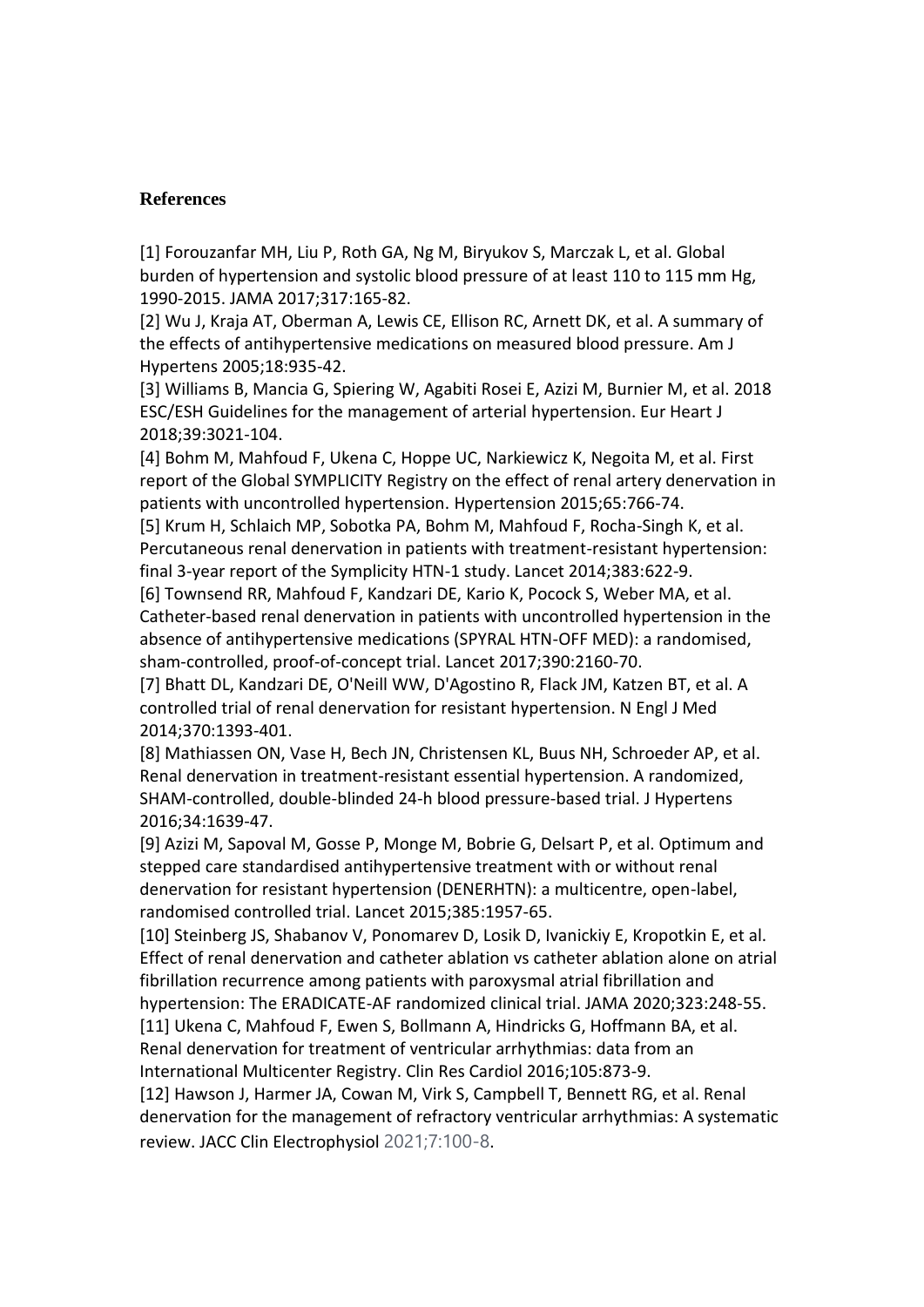[13] Bazoukis G, Korantzopoulos P, Tsioufis C. The impact of renal sympathetic denervation on cardiac electrophysiology and arrhythmias: A systematic review of the literature. Int J Cardiol 2016;220:87-101.

[14] McArdle MJ, deGoma EM, Cohen DL, Townsend RR, Wilensky RL, Giri J. Beyond blood pressure: percutaneous renal denervation for the management of sympathetic hyperactivity and associated disease states. J Am Heart Assoc 2015;4:e001415.

[15] Jiang WY, Huo JY, Chen C, Chen R, Ge TT, Chang Q, et al. Renal denervation ameliorates post-infarction cardiac remodeling in rats through dual regulation of oxidative stress in the heart and brain. Biomed Pharmacother 2019;118:109243. [16] Hu J, Ji M, Niu C, Aini A, Zhou Q, Zhang L, et al. Effects of renal sympathetic denervation on post-myocardial infarction cardiac remodeling in rats. PLoS One 2012;7:e45986.

[17] Xiao B, Liu F, Jin YH, Jin YQ, Wang L, Lu JC, et al. Renal sympathetic denervation attenuates left ventricle hypertrophy in spontaneously hypertensive rats by suppressing the Raf/MEK/ERK signaling pathway. Clin Exp Hypertens 2021;43:142- 50.

[18] Schirmer SH, Sayed MM, Reil JC, Ukena C, Linz D, Kindermann M, et al. Improvements in left ventricular hypertrophy and diastolic function following renal denervation: effects beyond blood pressure and heart rate reduction. J Am Coll Cardiol 2014;63:1916-23.

[19] Brandt MC, Mahfoud F, Reda S, Schirmer SH, Erdmann E, Bohm M, et al. Renal sympathetic denervation reduces left ventricular hypertrophy and improves cardiac function in patients with resistant hypertension. J Am Coll Cardiol 2012;59:901-9. [20] Gardner BI, Bingham SE, Allen MR, Blatter DD, Anderson JL. Cardiac magnetic resonance versus transthoracic echocardiography for the assessment of cardiac volumes and regional function after myocardial infarction: an intrasubject comparison using simultaneous intrasubject recordings. Cardiovasc Ultrasound 2009;7:38.

[21] Hindieh W, Weissler-Snir A, Hammer H, Adler A, Rakowski H, Chan RH. Discrepant measurements of maximal left ventricular wall thickness between cardiac magnetic resonance imaging and echocardiography in patients with hypertrophic cardiomyopathy. Circ Cardiovasc Imaging 2017;10:e006309.

[22] Moher D, Liberati A, Tetzlaff J, Altman DG; PRISMA Group. Preferred reporting items for systematic reviews and meta-analyses: the PRISMA statement. PLoS Med 2009;6:e1000097.

[23] Marshall SC, Molnar F, Man-Son-Hing M, Blair R, Brosseau L, Finestone HM, et al. Predictors of driving ability following stroke: a systematic review. Top Stroke Rehabil 2007;14:98-114.

[24] Assessing risk of bias in included studies. Cochrane Handbook for Systematic Reviews of Interventions 2008. p. 187-241.

[25] Delacroix S, Chokka RG, Nelson AJ, Wong DT, Pederson S, Nimmo J, et al. Effects of renal sympathetic denervation on myocardial structure, function and perfusion: A serial CMR study. Atherosclerosis 2018;272:207-15.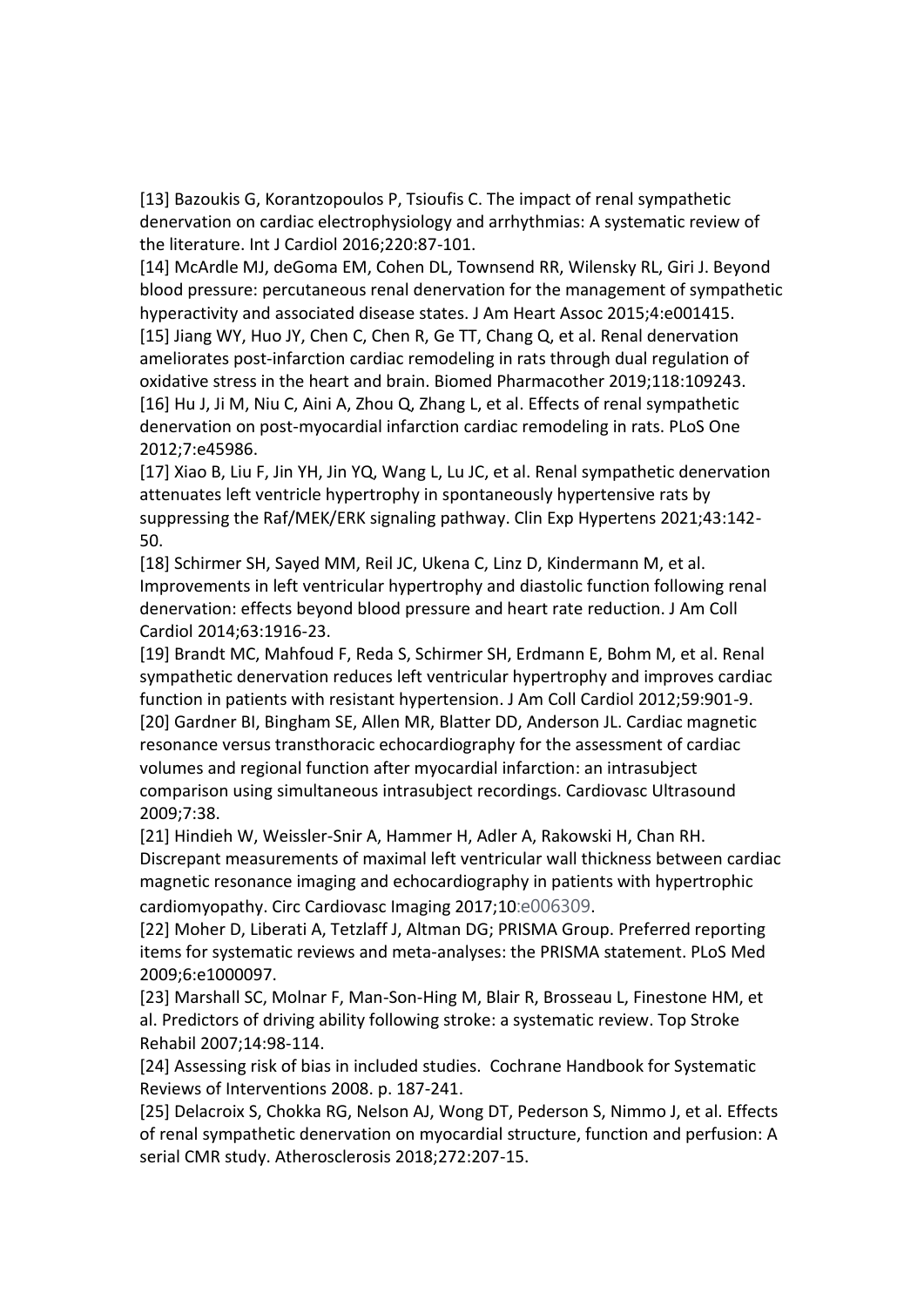[26] Doltra A, Messroghli D, Stawowy P, Hassel JH, Gebker R, Leppanen O, et al. Potential reduction of interstitial myocardial fibrosis with renal denervation. J Am Heart Assoc 2014;3:e001353.

[27] Lurz P, Kresoja KP, Rommel KP, von Roeder M, Besler C, Lucke C, et al. Changes in stroke volume after renal denervation: insight from cardiac magnetic resonance imaging. Hypertension 2020;75:707-13.

[28] Mahfoud F, Urban D, Teller D, Linz D, Stawowy P, Hassel JH, et al. Effect of renal denervation on left ventricular mass and function in patients with resistant hypertension: data from a multi-centre cardiovascular magnetic resonance imaging trial. Eur Heart J 2014;35:2224-31b.

[29] Palionis D, Berukstis A, Misonis N, Ryliskyte L, Celutkiene J, Zakarkaite D, et al. Could careful patient selection for renal denervation warrant a positive effect on arterial stiffness and left ventricular mass reduction? Acta Cardiol 2016;71:173-83. [30] Schmidt M, Roessner F, Berger M, Tesche C, Rieber J, Bauner K, et al. Renal sympathetic denervation: does reduction of left ventricular mass improve functional myocardial parameters? A cardiovascular magnetic resonance imaging pilot study. J Thorac Imaging 2019;34:338-44.

[31] Stoiber L, Mahfoud F, Zamani SM, Lapinskas T, Bohm M, Ewen S, et al. Renal sympathetic denervation restores aortic distensibility in patients with resistant hypertension: data from a multi-center trial. Clin Res Cardiol 2018;107:642-52. [32] Tahir E, Koops A, Warncke ML, Starekova J, Neumann JT, Waldeyer C, et al. Effect of renal denervation procedure on left ventricular mass, myocardial strain and diastolic function by CMR on a 12-month follow-up. Jpn J Radiol 2019;37:642-50. [33] Verloop WL, Vink EE, Spiering W, Blankestijn PJ, Doevendans PA, Bots ML, et al. Effects of renal denervation on end organ damage in hypertensive patients. Eur J Prev Cardiol 2015;22:558-67.

[34] Kiuchi MG, E Silva GR, Paz LM, Chen S, Souto GL. Proof of concept study: renal sympathetic denervation for treatment of polymorphic premature ventricular complexes. J Interv Card Electrophysiol 2016;47:221-9.

[35] McLellan AJ, Schlaich MP, Taylor AJ, Prabhu S, Hering D, Hammond L, et al. Reverse cardiac remodeling after renal denervation: Atrial electrophysiologic and structural changes associated with blood pressure lowering. Heart Rhythm 2015;12:982-90.

[36] Patel HC, Hayward C, Keegan J, Gatehouse PD, Rajani R, Khattar RS, et al. Effects of renal denervation on vascular remodelling in patients with heart failure and preserved ejection fraction: A randomised control trial. JRSM Cardiovasc Dis 2017;6:2048004017690988.

[37] Donazzan L, Mahfoud F, Ewen S, Ukena C, Cremers B, Kirsch CM, et al. Effects of catheter-based renal denervation on cardiac sympathetic activity and innervation in patients with resistant hypertension. Clin Res Cardiol 2016;105:364-71.

[38] Donazzan L, Mahfoud F, Linz D, Ewen S, Ukena C, Bohm M. Novel and nonpharmacologic approaches to cardio-protection in hypertension. Curr Hypertens Rep 2014;16:430.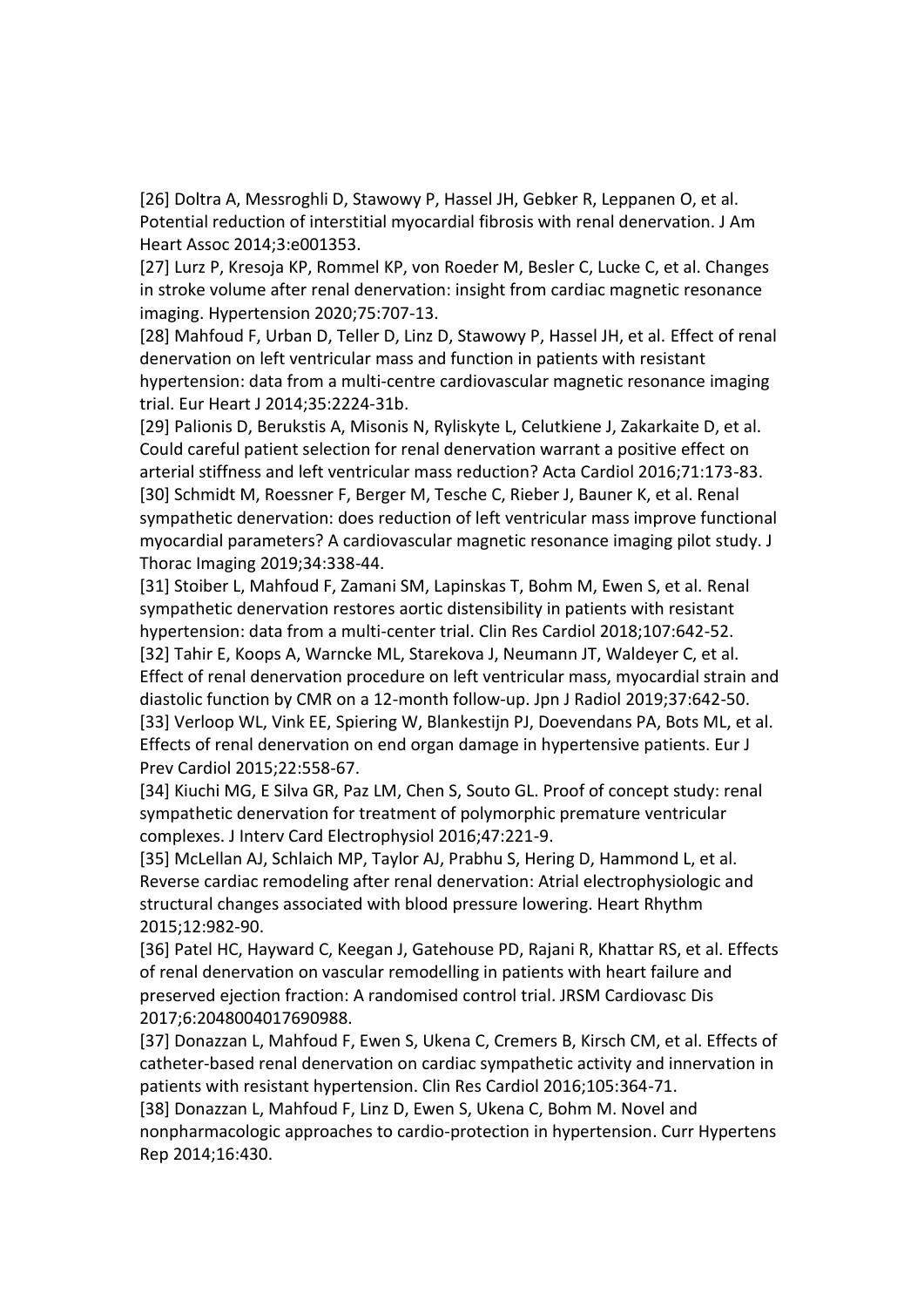[39] Fukuta H, Goto T, Wakami K, Ohte N. Effects of catheter-based renal denervation on heart failure with reduced ejection fraction: a systematic review and meta-analysis. Heart Fail Rev 2017;22:657-64.

[40] Sharp TE, 3rd, Polhemus DJ, Li Z, Spaletra P, Jenkins JS, Reilly JP, et al. Renal denervation prevents heart failure progression via inhibition of the renin-angiotensin system. J Am Coll Cardiol 2018;72:2609-21.

[41] Yamada S, Fong MC, Hsiao YW, Chang SL, Tsai YN, Lo LW, et al. Impact of renal denervation on atrial arrhythmogenic substrate in ischemic model of heart failure. J Am Heart Assoc 2018;7:e00731.

[42] Lu D, Wang K, Liu Q, Wang S, Zhang Q, Shan Q. Reductions of left ventricular mass and atrial size following renal denervation: a meta-analysis. Clin Res Cardiol 2016;105:648-56.

[43] Kordalis A, Tsiachris D, Pietri P, Tsioufis C, Stefanadis C. Regression of organ damage following renal denervation in resistant hypertension: a meta-analysis. J Hypertens 2018;36:1614-21.

[44] Petersen SE, Aung N, Sanghvi MM, Zemrak F, Fung K, Paiva JM, et al. Reference ranges for cardiac structure and function using cardiovascular magnetic resonance (CMR) in Caucasians from the UK Biobank population cohort. J Cardiovasc Magn Reson 2017;19:18.

[45] Armstrong AC, Gidding S, Gjesdal O, Wu C, Bluemke DA, Lima JA. LV mass assessed by echocardiography and CMR, cardiovascular outcomes, and medical practice. JACC Cardiovasc Imaging 2012;5:837-48.

[46] Takaoka H, Takeuchi M, Odake M, Yokoyama M. Assessment of myocardial oxygen consumption (Vo2) and systolic pressure-volume area (PVA) in human hearts. Eur Heart J 1992;13 (Suppl. E):85-90.

[47] Messerli FH, Bangalore S, Schmieder RE. Wilder's principle: pre-treatment value determines post-treatment response. Eur Heart J 2015;36:576-9.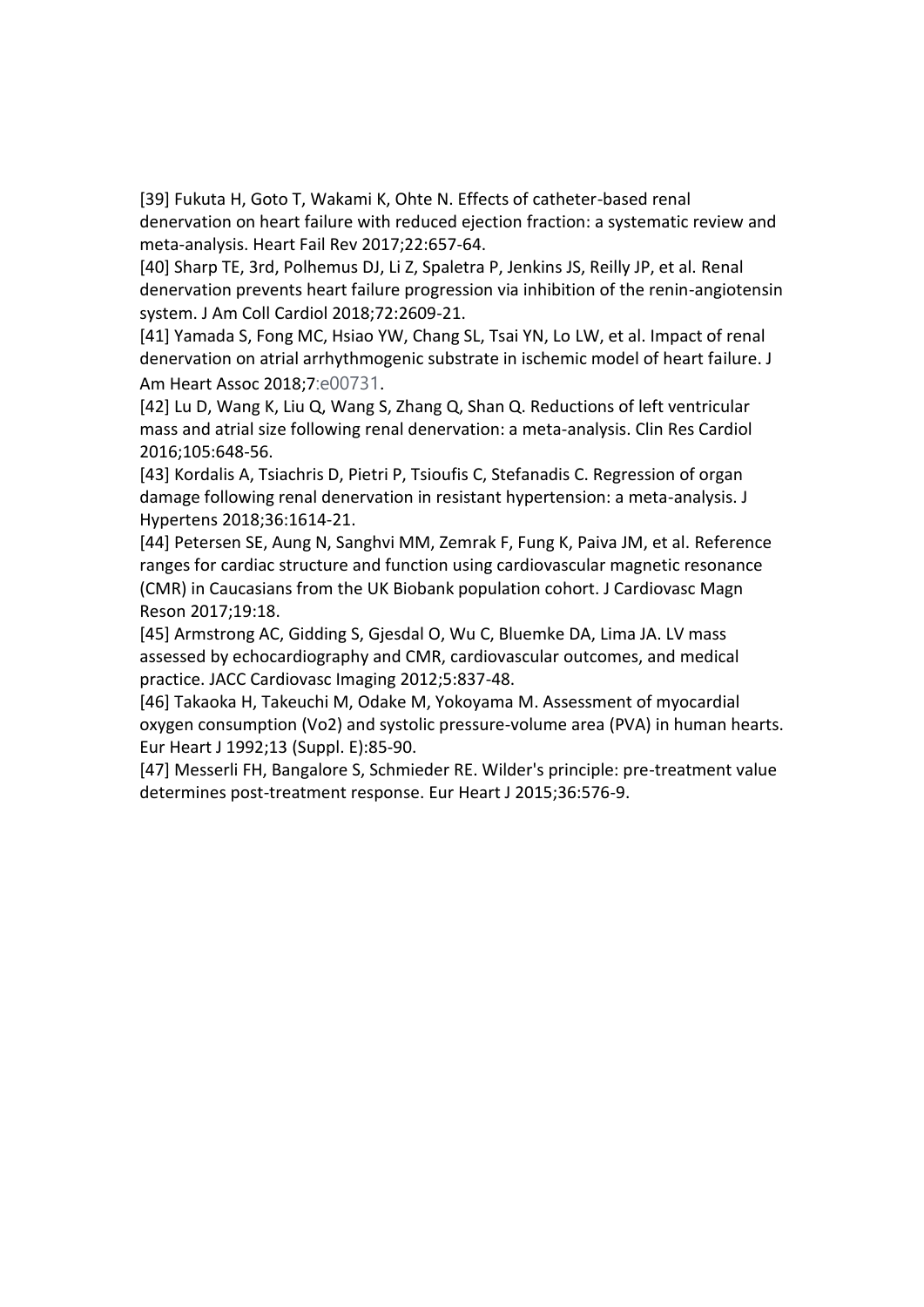## **Figure legends**

Figure 1 Flow diagram of the search strategy. BSA, body surface area.

Figure 2 Effects of RDN on attained left ventricular mass indexed (RDN vs. control groups). RDN, renal sympathetic denervation.

Figure 3 Effects of RDN on the attained left ventricular end-diastolic volume index (RDN vs. control groups). RDN, renal sympathetic denervation.

Figure 4 Effects of RDN on the attained left ventricular end-systolic volume index (RDN vs. control groups). RDN, renal sympathetic denervation.

Figure 5. Effects of RDN on the attained left ventricular ejection fraction (RDN vs. control groups). RDN, renal sympathetic denervation.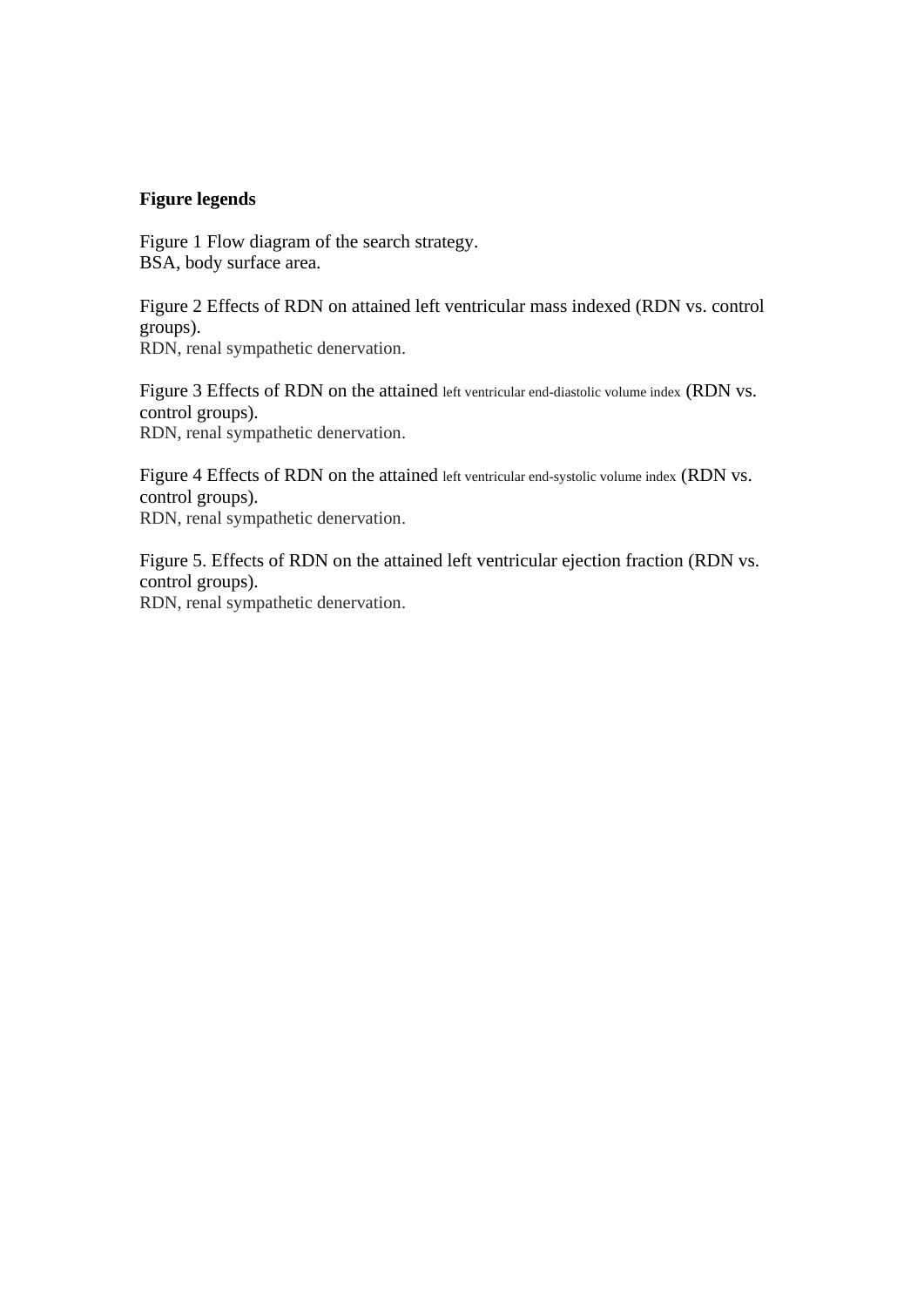| <b>F</b> author | Number of<br>patients                  | Age<br>(years) | <b>Males</b><br>(%) | Follow-up<br>(months) | <b>Indication for RDN/</b><br><b>RDN</b> system used    | <b>Complications</b>               | <b>Blood pressure/heart rate outcomes</b>                                                                                                                                                                                                                                                                                                                                                        | <b>CMR</b> outcomes                                                                                                                                                                                                                                                                                                                                                                                                                                                                                                                                                                 |
|-----------------|----------------------------------------|----------------|---------------------|-----------------------|---------------------------------------------------------|------------------------------------|--------------------------------------------------------------------------------------------------------------------------------------------------------------------------------------------------------------------------------------------------------------------------------------------------------------------------------------------------------------------------------------------------|-------------------------------------------------------------------------------------------------------------------------------------------------------------------------------------------------------------------------------------------------------------------------------------------------------------------------------------------------------------------------------------------------------------------------------------------------------------------------------------------------------------------------------------------------------------------------------------|
| Delacroix S     | 12                                     | N/A            | N/A                 | 6                     | Resistant HTN /<br>EnligHTN Renal<br>Denervation System | No major complications<br>reported | Significant reduction of mean office BP at 6<br>months follow-up                                                                                                                                                                                                                                                                                                                                 | Improvement in regional aortic<br>distensibility<br>Trends of improved myocardial<br>perfusion reserve index<br>Left ventricular end systolic volume<br>index reduction<br>No significant change in left<br>ventricular end diastolic volume index<br>Improvement in mean left ventricular<br>ejection fraction<br>Reduction of extracellular volume<br>percent<br>No significant change in left<br>ventricular mass or in left atrial<br>volumes indexed to BSA<br>No significant change in native T1<br>relaxation<br>No change in overall myocardial<br>strain or in strain rate |
| Kiuchi MG       | 34 (20)<br><b>RDN, 14</b><br>controls) | 52             | 25 (74%)            | 12                    | Polymorphic PVCs /<br>N/A                               | No major complications<br>reported | No significant change in 24-h ABPM in both<br>groups<br>A significant reduction in HR was observed at 6<br>months of f/u in the RDN group but was not<br>maintained at 12 months of f/u<br>A significant reduction in HR was observed at<br>12 months of f/u in control group.<br>A significant decrease in PVCs was observed at<br>12 months of f/u in RDN groups compared to<br>control group. | A significant reduction in LVEDVI,<br>LVESVI, LV mass/BSA was observed<br>in RDN group but not in control<br>group.<br>A significant increase in LVEF was<br>observed in RDN group but not in<br>control group.                                                                                                                                                                                                                                                                                                                                                                     |

**Table 1** Baseline characteristics and reported outcomes of the included studies.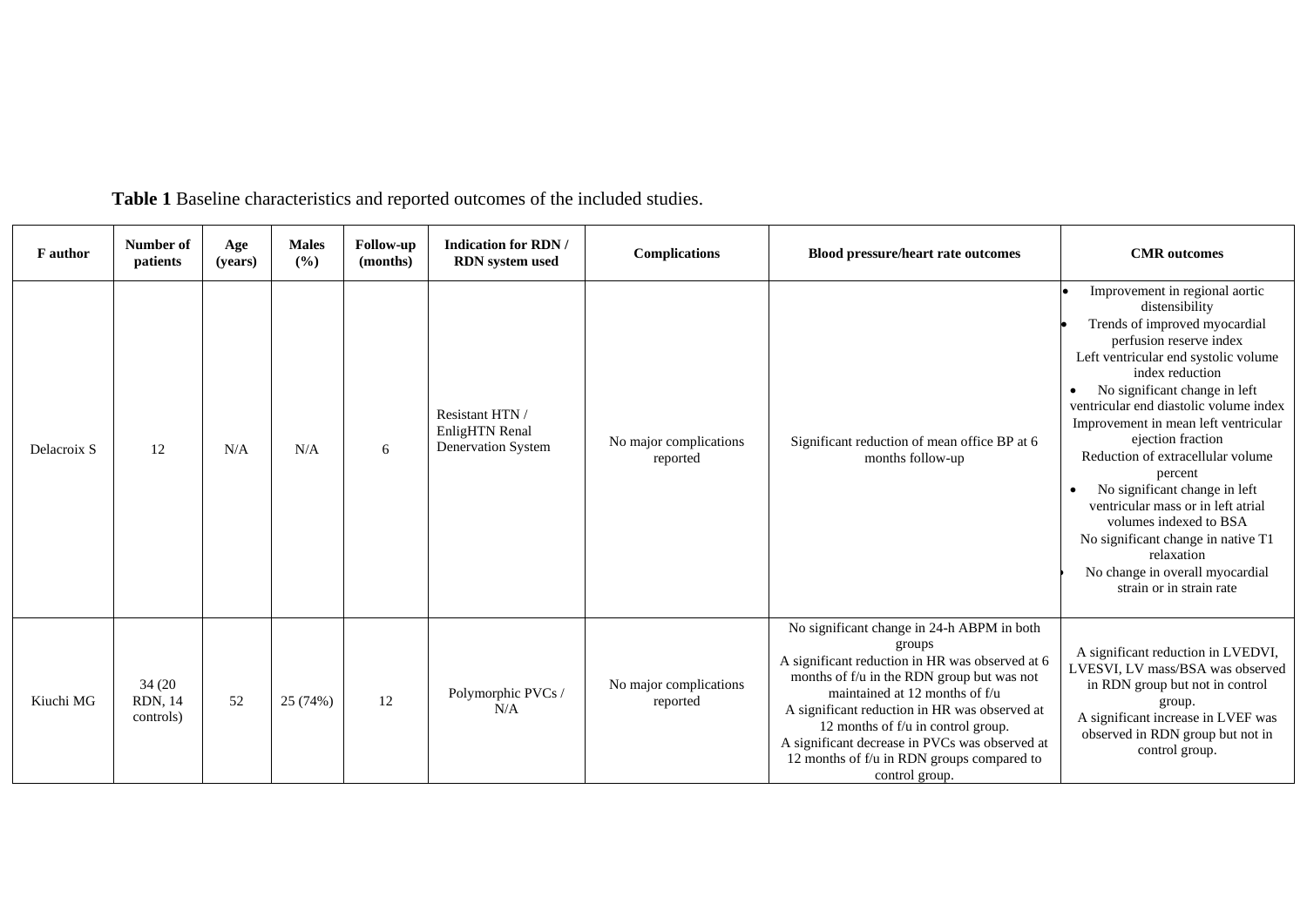| Mahfound F                 | 72 (55)<br><b>RDN, 17</b><br>controls) | 66.2 | 49<br>$(68,1\%)$ | 6  | Resistant HTN /<br><b>Symplicity Flex System</b><br>(Medtronic, Minneapolis,<br>MN, USA) | N/A                                                                                                                                                                     | Significant decrease in office systolic and<br>diastolic BP following RDN                                                                                | A significant reduction in LVESVI,<br>LV mass/BSA, LV wall stress, left<br>atrial size (in the subgroup with left<br>atrial enlargement) and LVMI (in the<br>subgroup of nonresponders) were<br>observed following RDN<br>A significant incease in LVEF and<br>myocardial circumferential strain (in<br>the subgroup with reduced myocardial<br>contractility) was reported following<br><b>RDN</b><br>Non-significant changes in LVEDVI,<br>left atrial size, IVSTd, LVIDd, PWTd,<br>RWT, circumferential strain, peak<br>systolic strain rate and late gadolinium<br>enhancement per segment were<br>noticed following RDN<br>Non-significant changes in any of the<br>mentioned parameters were reported<br>in the control group |
|----------------------------|----------------------------------------|------|------------------|----|------------------------------------------------------------------------------------------|-------------------------------------------------------------------------------------------------------------------------------------------------------------------------|----------------------------------------------------------------------------------------------------------------------------------------------------------|-------------------------------------------------------------------------------------------------------------------------------------------------------------------------------------------------------------------------------------------------------------------------------------------------------------------------------------------------------------------------------------------------------------------------------------------------------------------------------------------------------------------------------------------------------------------------------------------------------------------------------------------------------------------------------------------------------------------------------------|
| McLellan AJA               | 14                                     | 64   | 10(67%)          | 6  | Resistant HTN / N/A-<br>Symplicity catheter                                              | N/A                                                                                                                                                                     | Significant reduction of mean 24-h ABPM<br>No significant change in HR                                                                                   | Significant reduction in LV mass-<br>LVMI, RA area and diffuse<br>ventricular fibrosis<br>Non-significant changes in LVEDV,<br>LVESV, LVEF, LA area, atrial T1<br>relaxation time                                                                                                                                                                                                                                                                                                                                                                                                                                                                                                                                                   |
| Patel HC<br><b>RDT-PEF</b> | 25 (17)<br>RDN, 8<br>controls)         | 74.3 | 15 (60%)         | 12 | HFpEF / Symplicity<br>catheter                                                           | There were no deaths,<br>strokes, or myocardial<br>infarctions<br>No femoral artery<br>$\bullet$<br>complications.<br>Intense renal artery<br>spasm/oedema (2 patients) | No significant difference between groups at 12<br>months with respect to change in 24-h<br>ambulatory systolic blood pressure or 24-h mean<br>heart rate | No significant difference in the<br>change from baseline for left atrial<br>volume and LV mass between RDN<br>and controls<br>No significant difference in the<br>change from baseline for aorta PWV<br>and aorta distensibility between RDN<br>and controls                                                                                                                                                                                                                                                                                                                                                                                                                                                                        |
| Stoiber L                  | 58                                     | 64,4 | 42 (72%)         | 6  | Resistant HTN /<br>Symplicity Flex system                                                | N/A                                                                                                                                                                     | Significant decrease of SBP, DBP and pulse<br>pressure                                                                                                   | Data from 50 patients                                                                                                                                                                                                                                                                                                                                                                                                                                                                                                                                                                                                                                                                                                               |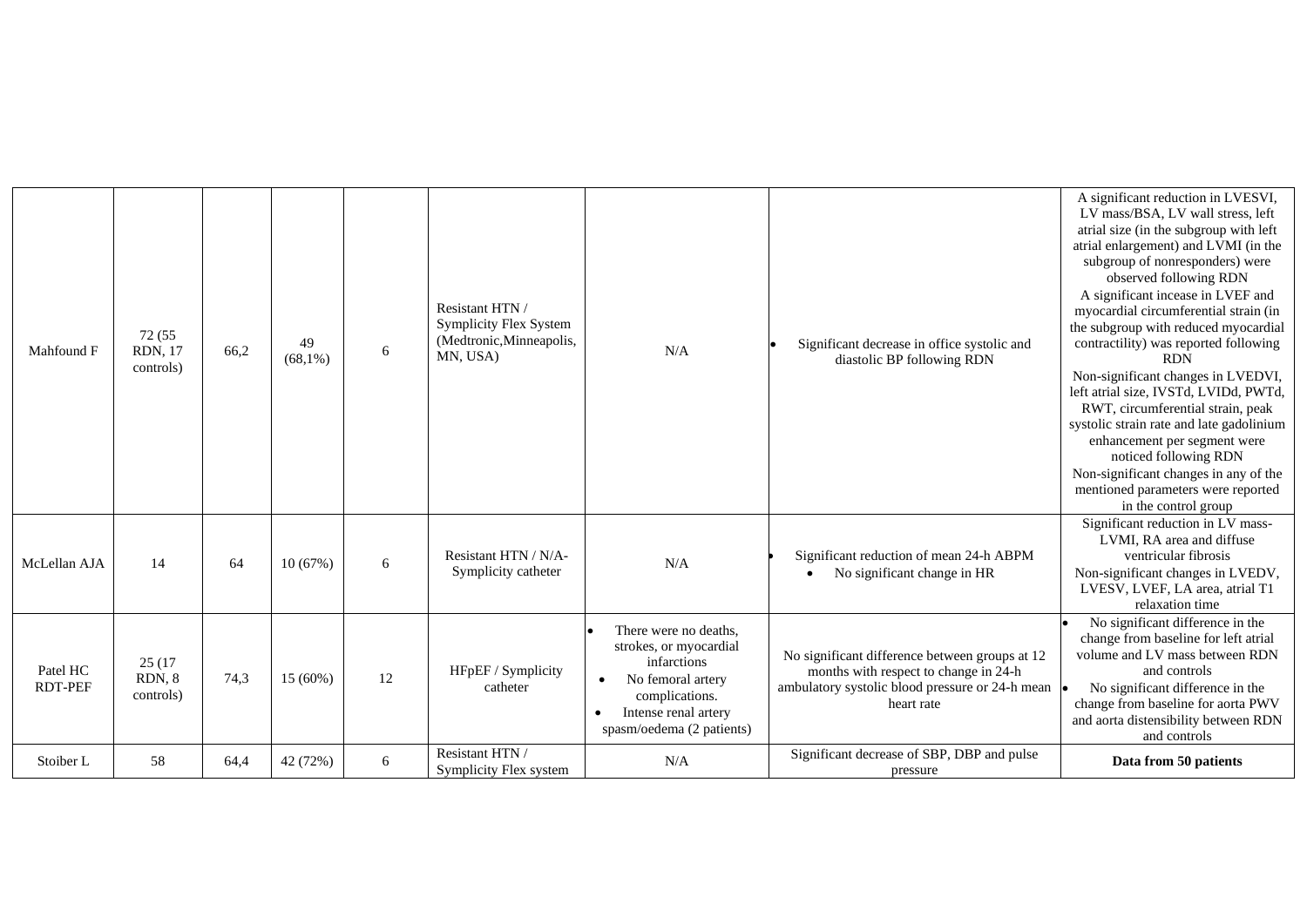|            |    |    |                       |    | catheter (Medtronic,<br>Minneapolis, MN, USA)                                                                                                                                                                         |                                             |                                                                                                         | Significant reduction in LVESVI and<br>LV mass/BSA<br>No significant change in LVEDVI,<br>LVEF, IVSTd, LV internal diameter<br>in diastole, LA size and GLS<br>Data from 58 patients<br>Significant increase of aortic<br>$\bullet$<br>distensibility and maximum aortic<br>area                                                                        |
|------------|----|----|-----------------------|----|-----------------------------------------------------------------------------------------------------------------------------------------------------------------------------------------------------------------------|---------------------------------------------|---------------------------------------------------------------------------------------------------------|---------------------------------------------------------------------------------------------------------------------------------------------------------------------------------------------------------------------------------------------------------------------------------------------------------------------------------------------------------|
| Tahir E    | 16 | 64 | 10(62,5)              | 12 | Resistant HTN /<br>SymplicityTM Renal<br>Denervation System<br>(Medtronic, Dublin,<br>Ireland)                                                                                                                        | N/A                                         | No significant difference in heart rate,<br>ambulatory and office SBP/DBP at the 12<br>months follow-up | Compared to the baseline values:<br>Significant decrease in LV mass/BSA<br>No significant difference in the<br>indexed values of LVEDV, LVESV,<br>LVEF, LV stroke volume, RVEDV,<br>RVESV, RV stroke volume and<br><b>RVEF</b><br>Significant increase in radial and<br>longitudinal strain and non-significant<br>difference in circumferential strain |
| Verloop WL | 54 | 58 | 27                    | 12 | Resistant HTN /<br>Symplicity Flex device<br>(Medtronic,<br>Minneapolis, MN, USA)<br>[94,4%], EnligHTN<br>system (St Jude, St Paul,<br>MN, USA) [3,7%],<br>OneShot system<br>(Covidien, Mansfield,<br>MA, USA) [1,9%] | N/A                                         | In the subgroup of 34 standardized patients:<br>No significant change in 24-h SBP/DBP or heart<br>rate  | In the subgroup of 46 patients who<br>underwent CMR:<br>No significant change in LVMI<br>Significant increase in PWV in the<br>standardized subgroup                                                                                                                                                                                                    |
| Palionis D | 15 | 54 | $\,8\,$<br>$(53,3\%)$ | 6  | Resistant HTN /<br>Symplicity catheter and                                                                                                                                                                            | No periprocedural<br>complications reported | Significant decrease in office SBP/DBP and<br>heart rate                                                | Significant decrease in PWV and<br>aortic augmentation index                                                                                                                                                                                                                                                                                            |